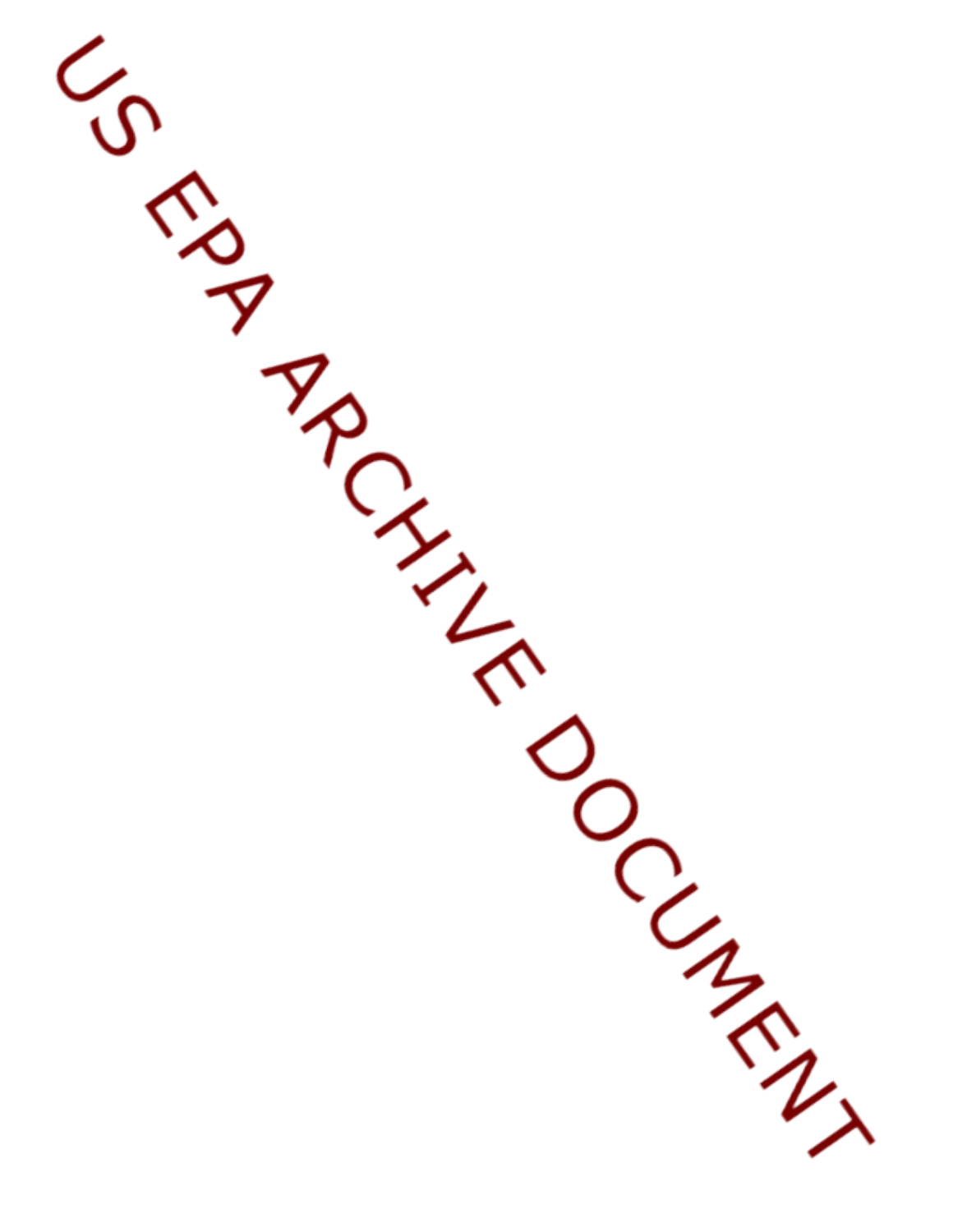# **THE ENVIRONMENTAL TECHNOLOGY VERIFICATION**







# **ETV Joint Verification Statement**

|                                        | TECHNOLOGY TYPE: RAPID TOXICITY TESTING SYSTEM    |             |                                     |  |  |  |  |
|----------------------------------------|---------------------------------------------------|-------------|-------------------------------------|--|--|--|--|
| <b>APPLICATION:</b>                    | DETECTING TOXICITY IN DRINKING WATER              |             |                                     |  |  |  |  |
| TECHNOLOGY NAME: POLYTOX <sup>TM</sup> |                                                   |             |                                     |  |  |  |  |
| <b>COMPANY:</b>                        | <b>Interlab Supply, Ltd.</b>                      |             |                                     |  |  |  |  |
| <b>ADDRESS:</b>                        | 9200 New Trails Drive<br>The Woodlands, TX, 77381 | <b>FAX:</b> | PHONE: 888-876-2844<br>281-298-9411 |  |  |  |  |
| <b>WEB SITE:</b>                       | http://www.interlabsupply.com                     |             |                                     |  |  |  |  |
| $E\text{-}{M}\text{A}IL:$              | pete@interlabsupply.com                           |             |                                     |  |  |  |  |

The U.S. Environmental Protection Agency (EPA) supports the Environmental Technology Verification (ETV) Program to facilitate the deployment of innovative or improved environmental technologies through performance verification and dissemination of information. The goal of the ETV Program is to further environmental protection by accelerating the acceptance and use of improved and cost-effective technologies. ETV seeks to achieve this goal by providing high-quality, peer-reviewed data on technology performance to those involved in the design, distribution, financing, permitting, purchase, and use of environmental technologies.

ETV works in partnership with recognized standards and testing organizations, with stakeholder groups (consisting of buyers, vendor organizations, and permitters), and with individual technology developers. The program evaluates the performance of innovative technologies by developing test plans that are responsive to the needs of stakeholders, conducting field or laboratory tests (as appropriate), collecting and analyzing data, and preparing peer-reviewed reports. All evaluations are conducted in accordance with rigorous quality assurance (QA) protocols to ensure that data of known and adequate quality are generated and that the results are defensible.

The Advanced Monitoring Systems (AMS) Center, one of seven technology areas under ETV, is operated by Battelle in cooperation with EPA's National Exposure Research Laboratory. The AMS Center has recently evaluated the performance of rapid toxicity testing systems used to detect toxicity in drinking water. This verification statement provides a summary of the test results for the POLYTOX™ testing system.

## **VERIFICATION TEST DESCRIPTION**

Rapid toxicity technologies use bacteria, enzymes, or small crustaceans that will produce light or use oxygen at a steady rate in the absence of toxic contaminants. Toxic contaminants in drinking water are indicated by a change in the color or intensity of light or by a decrease in the dissolved oxygen uptake rate (DOUR) in the presence of the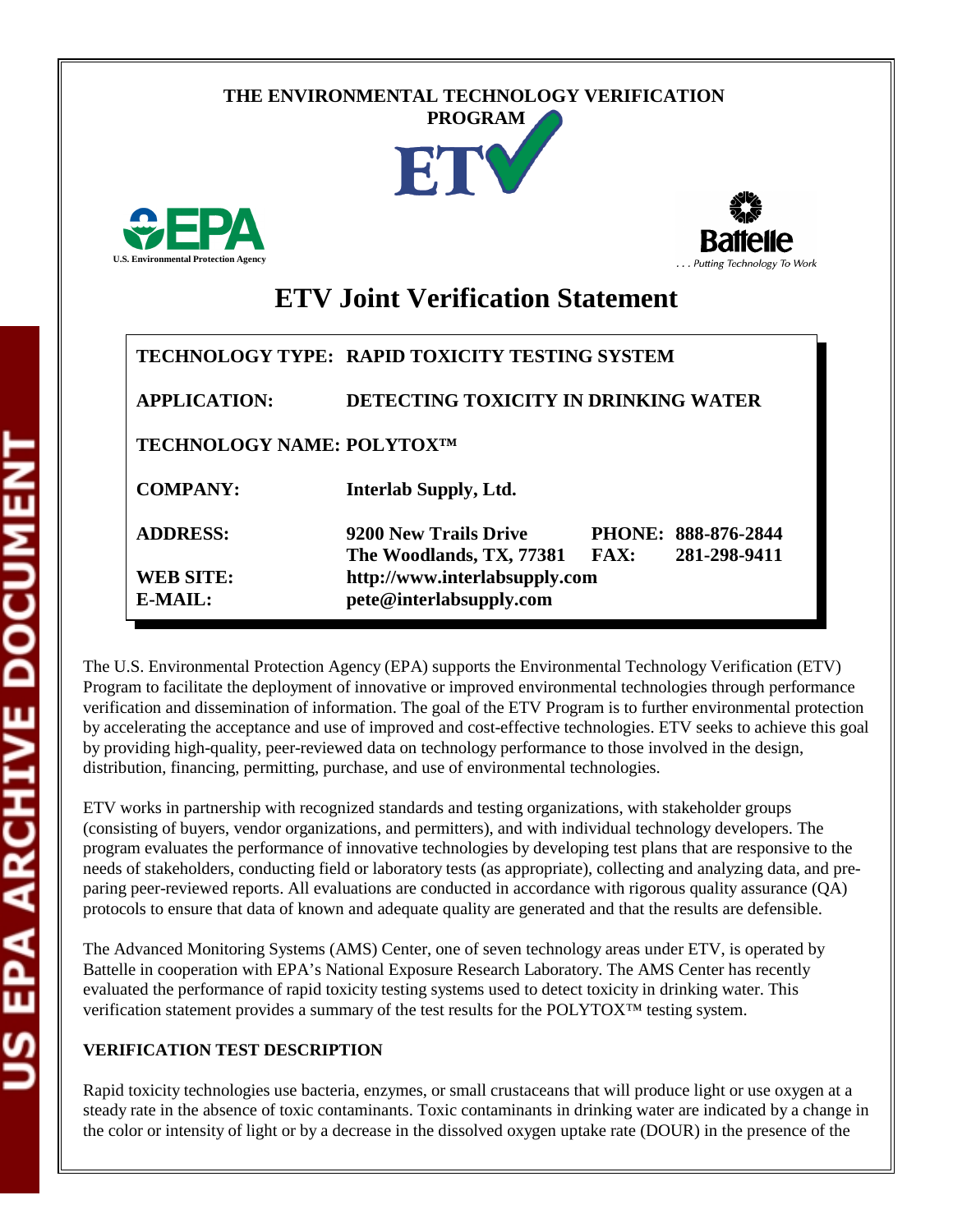contaminants. As part of this verification test, which took place between July 14 and August 22, 2003, various contaminants were added to separate drinking water samples and analyzed by POLYTOX™. Response to interfering compounds in clean drinking water also was evaluated. Dechlorinated drinking water samples from Columbus, Ohio, (DDW) were fortified with contaminants at concentrations ranging from lethal levels to concentrations several orders of magnitude less than the lethal dose and analyzed. Endpoint and precision, toxicity threshold for each contaminant, false positive/negative responses, ease of use, and sample throughput were evaluated.

Inhibition results (endpoints) from four replicates of each contaminant at each concentration level were evaluated to assess the ability of the POLYTOX<sup>™</sup> to detect toxicity at various concentrations of contaminants, as well as to measure the precision of the POLYTOX™ results. The response of POLYTOX™ to compounds used during the water treatment process (interfering compounds) was evaluated by analyzing separate aliquots of DDW fortified with each potential interferent at approximately one-half of the concentration limit recommended by the EPA's National Secondary Drinking Water Regulations guidance. For analysis of by-products of the chlorination process, unspiked DDW was analyzed because Columbus, Ohio, uses chlorination as its disinfectant procedure. For the analysis of by-products of the chloramination process, a separate drinking water sample from St. Petersburg, Florida, which uses chloramination as its disinfection process, was obtained. The samples were analyzed after residual chlorine was removed using sodium thiosulfate. Sample throughput was measured based on the number of samples analyzed per hour. Ease of use and reliability were determined based on documented observations of the operators and the verification test coordinator.

Quality control samples included method blank samples, which consisted of American Society for Testing and Materials Type II deionized water; positive control samples fortified with cyanide; and negative control samples, which consisted of the unspiked DDW.

QA oversight of verification testing was provided by Battelle and EPA. Battelle QA staff conducted a technical systems audit, a performance evaluation audit, and a data quality audit of 10% of the test data. EPA QA staff also performed a technical systems audit while testing was being conducted.

### **TECHNOLOGY DESCRIPTION**

The following description of POLYTOX™ was provided by the vendor and was not subjected to verification in this test.

POLYTOX<sup>™</sup> uses the respiration of microorganisms to indicate the toxicity of a water or wastewater stream. When activated in water, the mixture of bacterial cultures in POLYTOX™ begins to "breathe" like all other living organisms. They breathe in oxygen and respire carbon dioxide. The inhibitory effect of toxicants in potable tap water (or any water-based medium) to the bacterial cultures in POLYTOX™ is measured by evaluating the culture's respiration rate in the presence of different concentrations of toxicants. The respiration rate is the oxygen consumed by aerobic and facultative cultures (the dissolved oxygen update rate—DOUR) and is expressed as milligrams (mg) of oxygen consumed per liter per minute.

The DOUR is determined by measuring the dissolved oxygen concentration at 19 and 21 minutes after adding the POLYTOX<sup>™</sup> microbial mixture to 300 milliliters (mL) of a drinking water sample. The DOUR of each drinking water sample is compared to a baseline DOUR measured at the beginning of each day by adding POLYTOX™ to a clean water matrix and measuring the oxygen concentrations in a manner similar to the test samples. For this verification test, the vendor provided YSI 5000 and 5100 dissolved oxygen probes.

The toxicity of a contaminant was detectable if its inhibition was significantly greater than the negative control. The average inhibition of the 50 negative controls analyzed using POLYTOX<sup>™</sup> was  $3 \pm 15$ %; therefore, for any result to be detected, the inhibition had to be greater than 18%.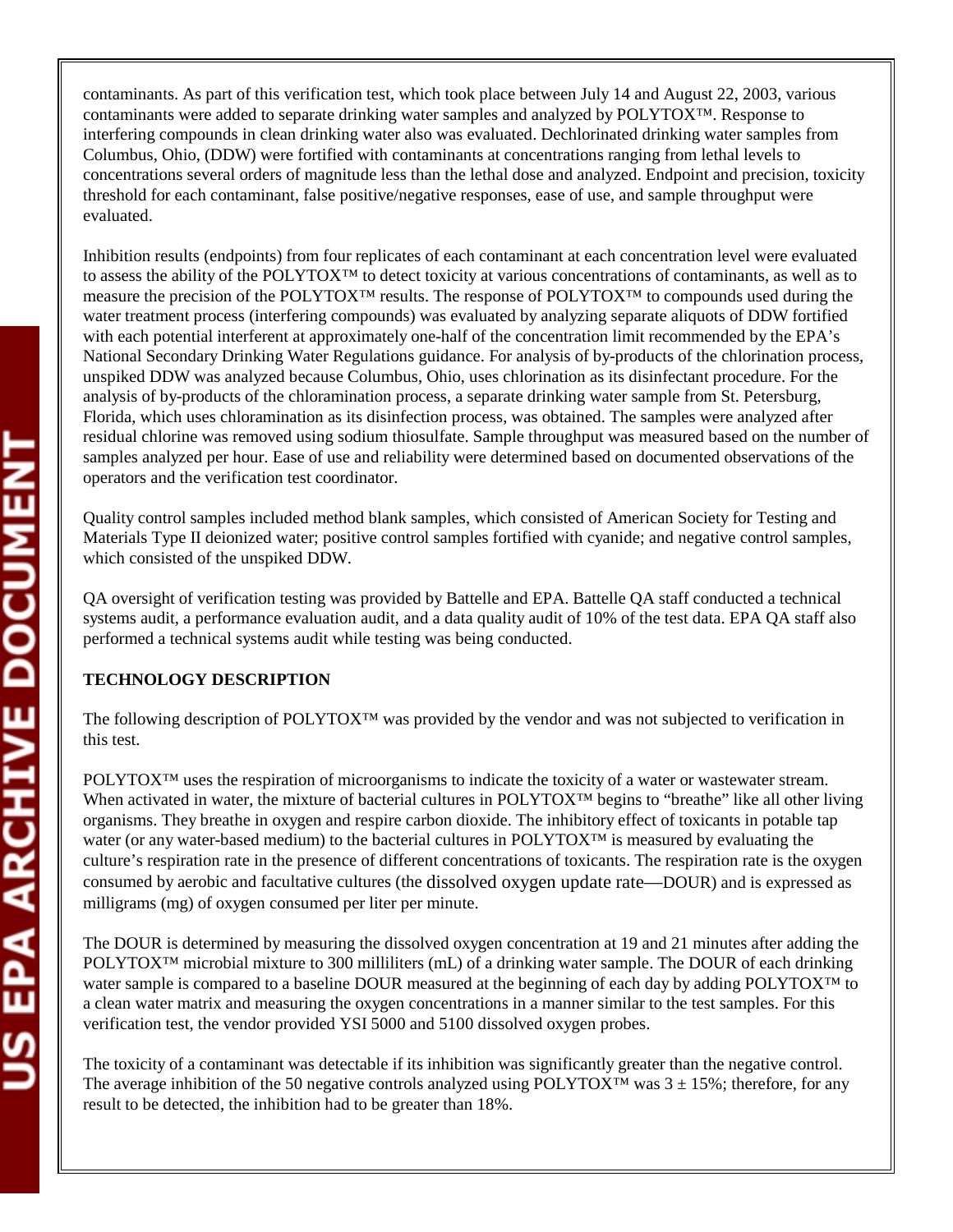The POLYTOX™ test components include standard 300-mL biological oxygen demand (BOD) bottle(s) and a dissolved oxygen probe (with stirrer) and meter. The probe must fit snugly into the neck of the BOD bottle, eliminating all headspace. Also required, but not included in the test kit, are an aeration device, one- and two-liter containers for aerating the DI water (control), and pH adjusting solutions. A thermometer and a stopwatch are also provided. The dimensions of the POLYTOX™ test kit are 8 inches x 8 inches x 4 inches**.** With all necessary components, the kit size is approximately 18 inches x 18 inches x 16 inches. The dissolved oxygen probe and meter are 9-½ inches x 8-½ inches x 6 inches. When a large number of tests are performed, data can be downloaded directly from the dissolved oxygen meter to a laptop or desktop computer for manipulation into a usable form. The suggested price of the POLYTOX™ culture is \$147 for 20 tests. The dissolved oxygen probe and meter provided by the vendor for use during testing cost approximately \$1,600 for the complete unit.

### **VERIFICATION OF PERFORMANCE**

**Endpoint and Precision/Toxicity Threshold:** The table below presents POLYTOX™ percent inhibition data and range of standard deviations for the contaminants and potential interferences that were tested. The toxicity thresholds also are shown for each contaminant tested.

|                                             |                                                   | Lethal<br>Dose (LD)<br>Conc. | <b>Average Inhibitions at</b><br><b>Concentrations Relative to the LD</b><br>Concentration $(\% )$ |       |                                      | <b>Range of</b><br><b>Standard</b> | <b>Toxicity</b><br>Thresh.  |                   |
|---------------------------------------------|---------------------------------------------------|------------------------------|----------------------------------------------------------------------------------------------------|-------|--------------------------------------|------------------------------------|-----------------------------|-------------------|
| <b>Parameter</b>                            | Compound                                          | (mg/L)                       | LD                                                                                                 | LD/10 | LD/100                               |                                    | LD/1,000 Deviations $(\% )$ | (mg/L)            |
| Contaminants in<br><b>DDW</b>               | Aldicarb                                          | 280                          | 22                                                                                                 | $-3$  | $-16$                                | NA <sup>(b)</sup>                  | $5 - 12$                    | ND <sup>(c)</sup> |
|                                             | Colchicine                                        | 240                          | $-13$                                                                                              | $-6$  | $-9$                                 | $-13$                              | $6 - 23$                    | ND                |
|                                             | Cyanide                                           | $250^{\text{(a)}}$           | 86                                                                                                 | 61    | 3                                    | 11                                 | $2 - 6$                     | 0.25              |
|                                             | Dicrotophos                                       | 1,400                        | $-5$                                                                                               | 8     | 18                                   | 16                                 | $4 - 31$                    | ND                |
|                                             | Thallium<br>sulfate                               | 2,400                        | 34                                                                                                 | 20    | 3                                    | $\overline{2}$                     | $4 - 14$                    | 2,400             |
|                                             | <b>Botulinum</b><br>$\text{to}\,\text{xin}^{(d)}$ | 0.30                         | 3                                                                                                  | 6     | 14                                   | 9                                  | $5 - 15$                    | ND                |
|                                             | Ricin <sup>(e)</sup>                              | 15                           | 44                                                                                                 | 26    | 25                                   | 16                                 | $7 - 21$                    | 15                |
|                                             | Soman                                             | $0.18^{(f)}$                 | 1                                                                                                  | 6     | 5                                    | $-6$                               | $5 - 23$                    | ND                |
|                                             | VX                                                | $0.088^{(f)}$                | $\overline{4}$                                                                                     | 19    | $\mathbf{0}$                         | $\theta$                           | $9 - 19$                    | ND                |
| Potential<br>interferences in<br><b>DDW</b> | <b>Interference</b>                               | Conc.<br>(mg/L)              | <b>Average Inhibitions at a</b><br><b>Single Concentration (%)</b>                                 |       | <b>Standard</b><br>Deviation $(\% )$ |                                    |                             |                   |
|                                             | Aluminum                                          | 0.36                         | $-8$                                                                                               |       |                                      | 11                                 |                             |                   |
|                                             | Copper                                            | 0.65                         | 5                                                                                                  |       |                                      | 4                                  |                             |                   |
|                                             | Iron                                              | 0.069                        | 7                                                                                                  |       |                                      | 9                                  |                             |                   |
|                                             | Manganese                                         | 0.26                         | 6                                                                                                  |       | 5                                    |                                    |                             |                   |
|                                             | Zinc                                              | 3.5                          | 11                                                                                                 |       | 3                                    |                                    |                             |                   |

(a) LD/10, LD/100, LD/1,000 concentrations for cyanide are 0.25, 0.0025, and 0.00025 mg/L respectively.

 $NA = Not applicable.$ 

(c)  $ND = Not detectable.$ <br>(d) Lethal dose solution a

Lethal dose solution also contained  $3 \text{ mg/L}$  phosphate and  $1 \text{ mg/L}$  sodium chloride.

(e) Lethal dose solution also contained 3 mg/L phosphate, 26 mg/L sodium chloride, and 2 mg/L sodium azide.

 $<sup>(f)</sup>$  Due to the degradation of soman and VX in water, the stock solution confirmation analysis confirmed that the</sup> concentration of the lethal dose of soman was 61% of the expected concentration of 0.30 mg/L and of VX was 44% of the expected concentration of 0.20 mg/L.